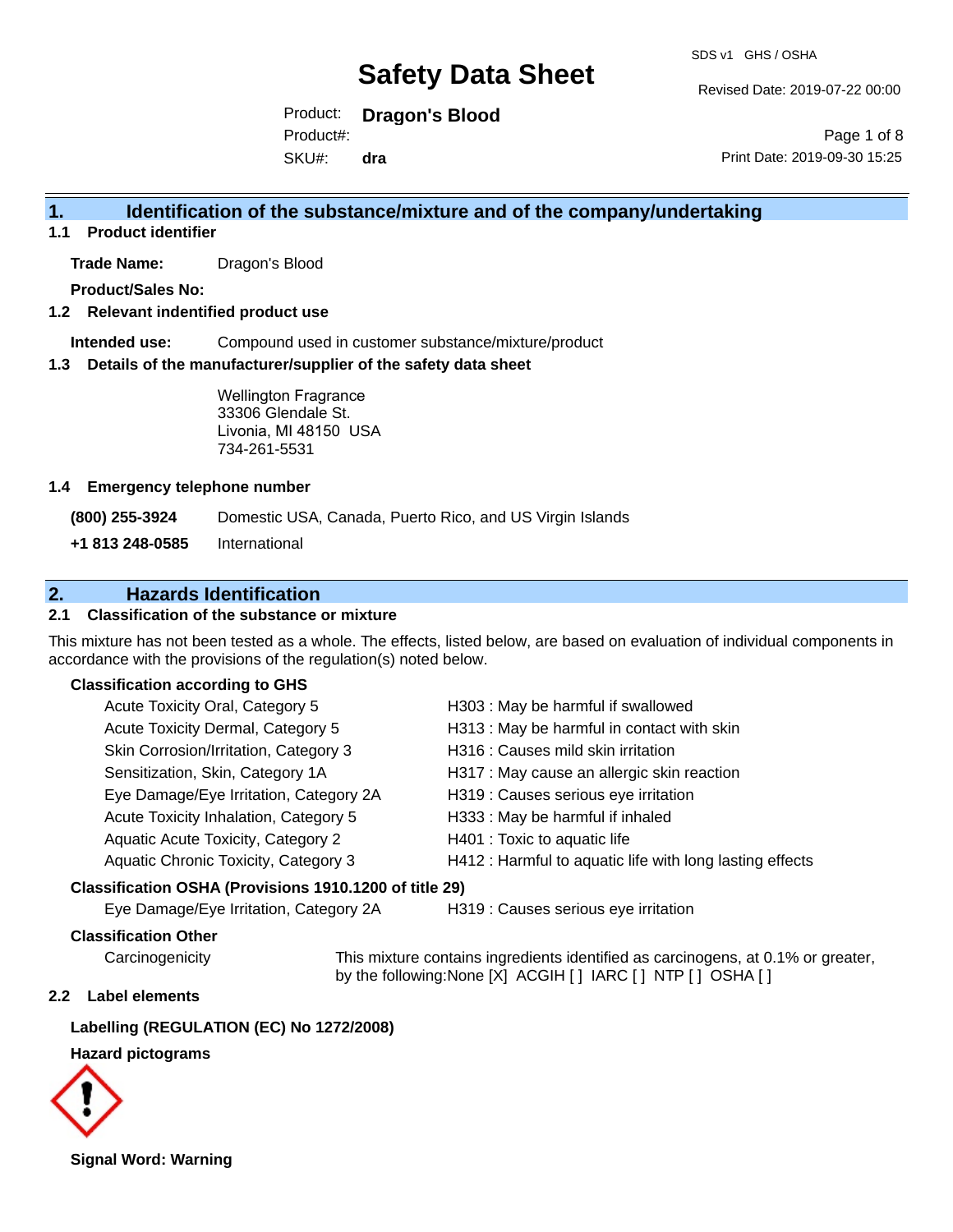SDS v1 GHS / OSHA

Revised Date: 2019-07-22 00:00

#### Product: **Dragon's Blood**

SKU#: Product#: **dra**

Page 2 of 8 Print Date: 2019-09-30 15:25

| <b>Hazard statments</b>         |                                                                                                                                  |
|---------------------------------|----------------------------------------------------------------------------------------------------------------------------------|
| H303                            | May be harmful if swallowed                                                                                                      |
| H313                            | May be harmful in contact with skin                                                                                              |
| H316                            | Causes mild skin irritation                                                                                                      |
| H317                            | May cause an allergic skin reaction                                                                                              |
| H <sub>319</sub>                | Causes serious eye irritation                                                                                                    |
| H333                            | May be harmful if inhaled                                                                                                        |
| H401                            | Toxic to aquatic life                                                                                                            |
| H412                            | Harmful to aquatic life with long lasting effects                                                                                |
| <b>Precautionary Statements</b> |                                                                                                                                  |
| <b>Prevention:</b>              |                                                                                                                                  |
| P <sub>264</sub>                | Wash hands thoroughly after handling                                                                                             |
| P <sub>272</sub>                | Contaminated work clothing should not be allowed out of the workplace                                                            |
| P <sub>273</sub>                | Avoid release to the environment                                                                                                 |
| <b>Response:</b>                |                                                                                                                                  |
| $P302 + P352$                   | IF ON SKIN: Wash with soap and water                                                                                             |
| $P304 + P312$                   | IF INHALED: Call a POISON CENTER or doctor/physician if you feel unwell                                                          |
| $P305 + P351 + P338$            | IF IN EYES: Rinse cautiously with water for several minutes Remove contact lenses if<br>present and easy to do. continue rinsing |
| P312                            | Call a POISON CENTER or doctor/physician if you feel unwell                                                                      |
| $P333 + P313$                   | If skin irritation or a rash occurs: Get medical advice/attention                                                                |
| $P337 + P313$                   | If eye irritation persists: Get medical advice/attention                                                                         |
| P363                            | Wash contaminated clothing before reuse                                                                                          |
| <b>Other Hazards</b><br>2.3     |                                                                                                                                  |
|                                 |                                                                                                                                  |

#### **no data available**

## **3. Composition/Information on Ingredients**

#### **3.1 Mixtures**

This product is a complex mixture of ingredients, which contains among others the following substance(s), presenting a health or environmental hazard within the meaning of the UN Globally Harmonized System of Classification and Labeling of Chemicals (GHS):

| CAS#<br>Ingredient     | EC#                            | Conc.<br>Range                                 | <b>GHS Classification</b> |
|------------------------|--------------------------------|------------------------------------------------|---------------------------|
| 84-66-2                | 201-550-6                      | $20 - 30 %$                                    | H316; H402                |
| Diethyl phthalate      |                                |                                                |                           |
| 8050-15-5              | 232-476-2                      | $20 - 30 %$                                    | H402; H412                |
|                        |                                | Methyl ester of rosin (partially hydrogenated) |                           |
| 120-51-4               | $204 - 402 - 9$                | $20 - 30 %$                                    | H302; H313; H400; H411    |
| <b>Benzyl Benzoate</b> |                                |                                                |                           |
| 32210-23-4             | 250-954-9                      | $2 - 5%$                                       | H303; H317; H401          |
|                        | 4-tert-Butylcyclohexyl acetate |                                                |                           |
|                        |                                |                                                |                           |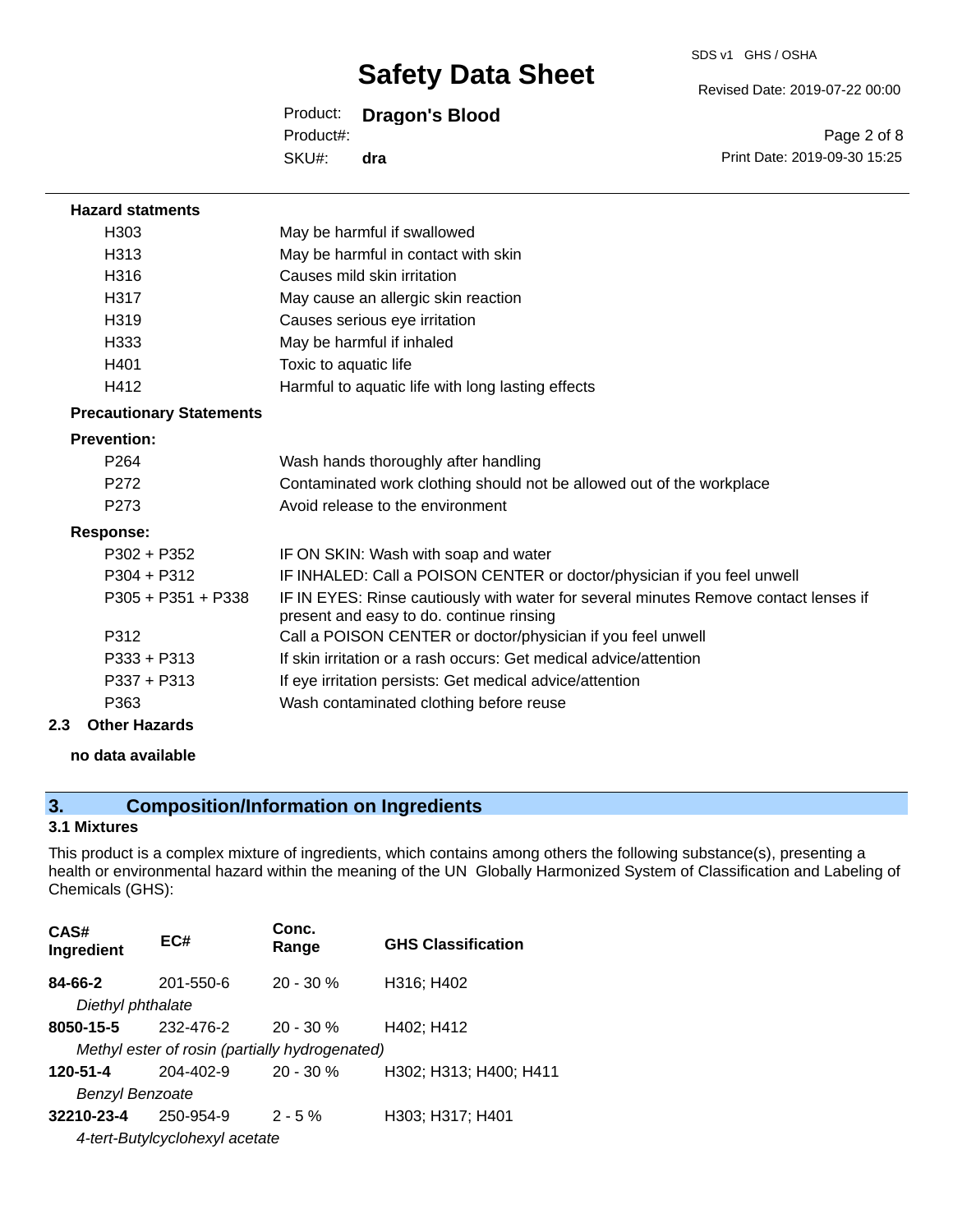SDS v1 GHS / OSHA

Revised Date: 2019-07-22 00:00

### Product: **Dragon's Blood**

Product#:

SKU#: **dra**

Page 3 of 8 Print Date: 2019-09-30 15:25

| CAS#<br>Ingredient       | EC#                                                      | Conc.<br>Range | <b>GHS Classification</b>          |
|--------------------------|----------------------------------------------------------|----------------|------------------------------------|
| 121-33-5<br>vanillin     | 204-465-2                                                | $2 - 5%$       | H303; H319                         |
| $97 - 53 - 0$<br>Eugenol | 202-589-1                                                | $2 - 5%$       | H303; H316; H317; H319; H401       |
| 78-70-6<br>Linalool      | 201-134-4                                                | $2 - 5%$       | H227; H303; H315; H317; H319; H402 |
| 121-32-4                 | 204-464-7                                                | $2 - 5%$       | H303; H320; H402                   |
|                          | 3-Ethoxy-4-hydroxybenzaldehyde                           |                |                                    |
| 115-95-7                 | 204-116-4                                                | $2 - 5%$       | H227; H315; H317; H320; H402       |
| <b>Linalyl Acetate</b>   |                                                          |                |                                    |
| 101-39-3                 | 202-938-8                                                | $2 - 5%$       | H303; H317; H401                   |
|                          | alpha-Methylcinnamaldehyde                               |                |                                    |
| 106-24-1                 | 203-377-1                                                | $1 - 2%$       | H303; H315; H317; H318; H402       |
| Geraniol                 |                                                          |                |                                    |
| 104-55-2                 | 203-213-9                                                | $1 - 2%$       | H303; H312; H315; H317; H319; H401 |
| Cinnamal                 |                                                          |                |                                    |
| $91 - 64 - 5$            | 202-086-7                                                | $1 - 2%$       | H302; H317; H402                   |
| Coumarin                 |                                                          |                |                                    |
| 8016-96-4                | 282-490-8                                                | $0.1 - 1.0 \%$ | H315; H317; H319; H401; H411       |
|                          | Vetiveria zizanoides root oil                            |                |                                    |
|                          | See Section 16 for full text of GHS classification codes |                |                                    |

See Section 16 for full text of GHS classification codes which where not shown in section 2

Total Hydrocarbon Content (%  $w/w$ ) = 0.25

## **4. First Aid Measures**

# **4.1 Description of first aid measures**

| Inhalation:                                                                                 | Remove from exposure site to fresh air and keep at rest.<br>Obtain medical advice.                            |
|---------------------------------------------------------------------------------------------|---------------------------------------------------------------------------------------------------------------|
| Eye Exposure:                                                                               | Flush immediately with water for at least 15 minutes.<br>Contact physician if symptoms persist.               |
| <b>Skin Exposure:</b>                                                                       | Remove contaminated clothes. Wash thoroughly with water (and soap).<br>Contact physician if symptoms persist. |
| Ingestion:<br>4.2 Most important symptoms and effects, both acute and delayed               | Rinse mouth with water and obtain medical advice.                                                             |
| <b>Symptoms:</b>                                                                            | no data available                                                                                             |
| Risks:<br>Indication of any immediate medical attention and special treatment needed<br>4.3 | Refer to Section 2.2 "Hazard Statements"                                                                      |

| Treatment: | Refer to Section 2.2 "Response" |
|------------|---------------------------------|
|------------|---------------------------------|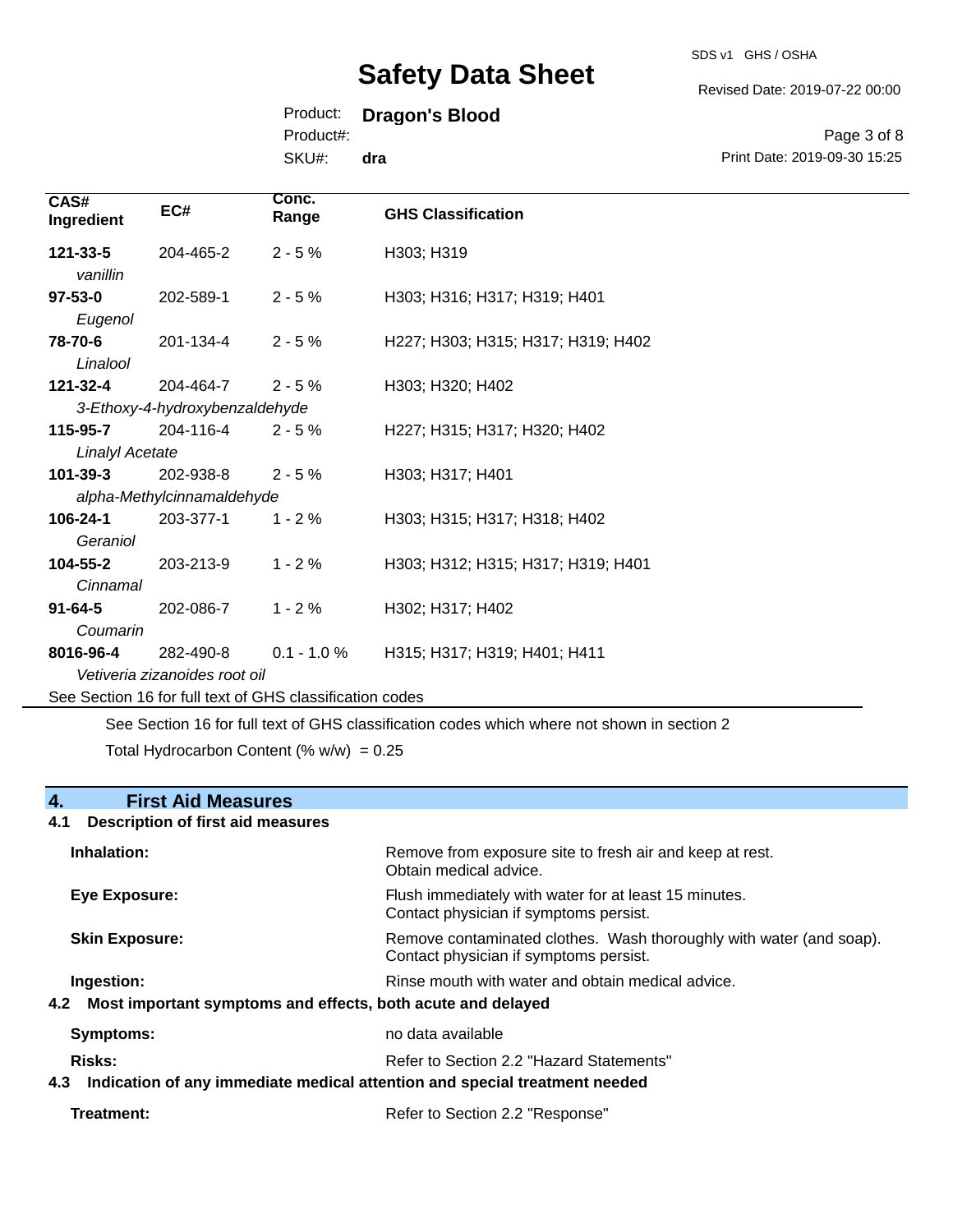SDS v1 GHS / OSHA

Revised Date: 2019-07-22 00:00

Product: **Dragon's Blood** Product#:

SKU#: **dra**

Page 4 of 8 Print Date: 2019-09-30 15:25

| 5 <sub>1</sub><br><b>Fire-Fighting measures</b>           |                                                   |
|-----------------------------------------------------------|---------------------------------------------------|
| <b>Extinguishing media</b><br>5.1                         |                                                   |
| Suitable:                                                 | Carbon dioxide (CO2), Dry chemical, Foam          |
| Unsuitable                                                | Do not use a direct water jet on burning material |
| 5.2 Special hazards arising from the substance or mixture |                                                   |
| During fire fighting:                                     | Water may be ineffective                          |
| <b>Advice for firefighters</b><br>5.3                     |                                                   |
| <b>Further information:</b>                               | Standard procedure for chemical fires             |
|                                                           |                                                   |

#### **6. Accidental Release Measures**

#### **6.1 Personal precautions, protective equipment and emergency procedures**

Avoid inhalation and contact with skin and eyes. A self-contained breathing apparatus is recommended in case of a major spill.

#### **6.2 Environmental precautions**

Keep away from drains, soil, and surface and groundwater.

#### **6.3 Methods and materials for containment and cleaning up**

Clean up spillage promptly. Remove ignition sources. Provide adequate ventilation. Avoid excessive inhalation of vapors. Gross spillages should be contained by use of sand or inert powder and disposed of according to the local regulations.

#### **6.4 Reference to other sections**

Not Applicable

### **7. Handling and Storage**

#### **7.1 Precautions for safe handling**

Apply according to good manufacturing and industrial hygiene practices with proper ventilation. Do not drink, eat or smoke while handling. Respect good personal hygiene.

#### **7.2 Conditions for safe storage, including any incompatibilities**

Store in a cool, dry and ventilated area away from heat sources and protected from light in tightly closed original container. Avoid uncoated metal container. Keep air contact to a minimum.

#### **7.3 Specific end uses**

No information available

#### **8. Exposure Controls/Personal Protection**

#### **8.1 Control parameters**

| <b>Exposure Limits:</b>      |                   |                              |              |              |      |                                           |  |
|------------------------------|-------------------|------------------------------|--------------|--------------|------|-------------------------------------------|--|
| <b>Component</b>             |                   |                              | <b>ACGIH</b> | <b>ACGIH</b> | OSHA | OSHA<br>TWA ppm STEL ppm TWA ppm STEL ppm |  |
| 84-66-2                      | Diethyl phthalate |                              |              |              |      |                                           |  |
| <b>Engineering Controls:</b> |                   | Use local exhaust as needed. |              |              |      |                                           |  |

#### **8.2 Exposure controls - Personal protective equipment**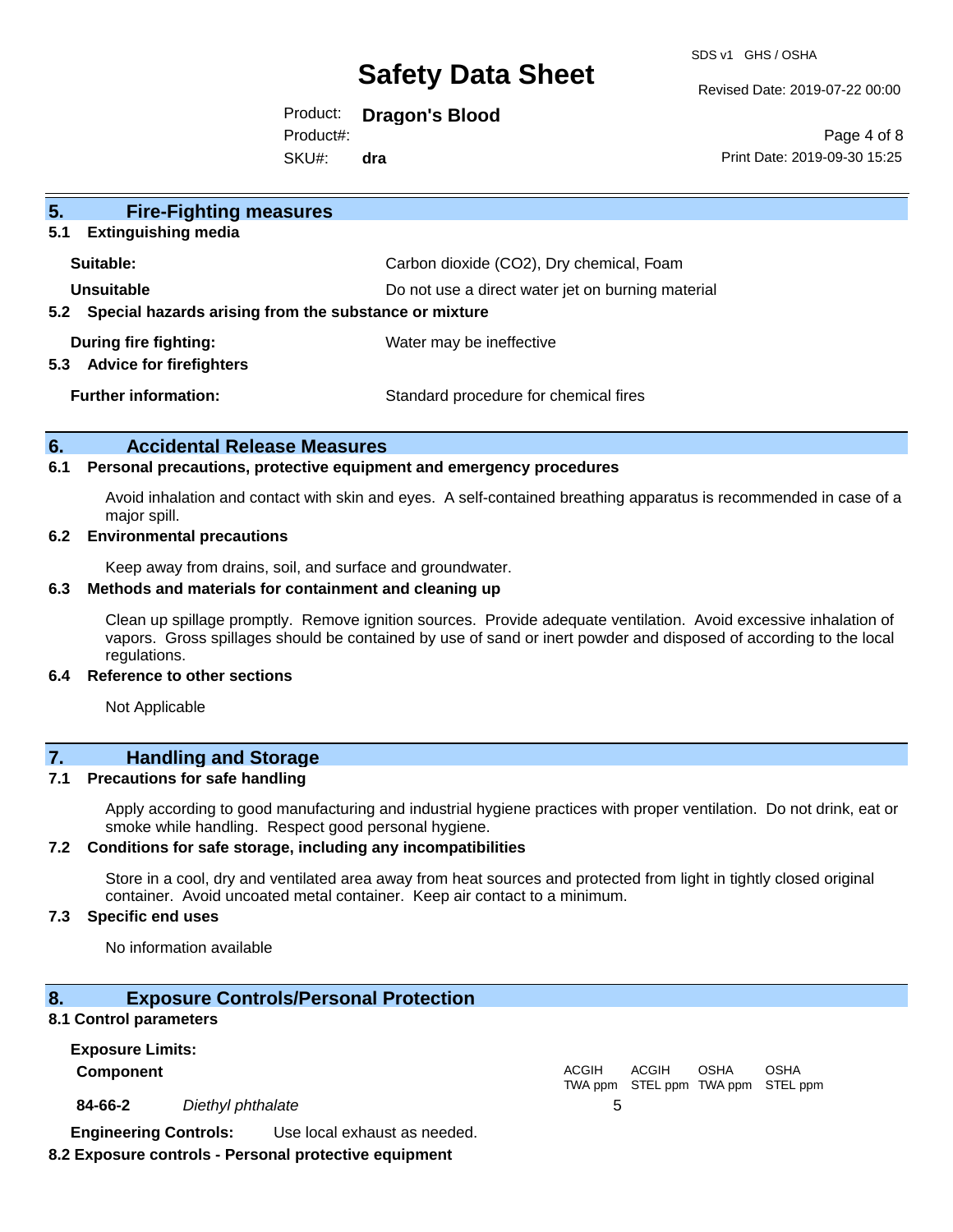SDS v1 GHS / OSHA

Revised Date: 2019-07-22 00:00

|                 |           | Product: Dragon's Blood                |                                                                                                |
|-----------------|-----------|----------------------------------------|------------------------------------------------------------------------------------------------|
|                 | Product#: |                                        | Page 5 of 8                                                                                    |
|                 | SKU#:     | dra                                    | Print Date: 2019-09-30 15:25                                                                   |
| Eye protection: |           |                                        | Tightly sealed goggles, face shield, or safety glasses with brow guards and side shields, etc. |
|                 |           | as may be appropriate for the exposure |                                                                                                |

**Respiratory protection:** Avoid excessive inhalation of concentrated vapors. Apply local ventilation where appropriate. **Skin protection:** Avoid Skin contact. Use chemically resistant gloves as needed.

### **9. Physical and Chemical Properties**

#### **9.1 Information on basic physical and chemical properties**

| Appearance:                  | Liquid                              |
|------------------------------|-------------------------------------|
| Odor:                        | Conforms to Standard                |
| Color:                       | Pale Yellow to Golden Yellow (G3-4) |
| <b>Viscosity:</b>            | Liquid                              |
| <b>Freezing Point:</b>       | Not determined                      |
| <b>Boiling Point:</b>        | Not determined                      |
| <b>Melting Point:</b>        | Not determined                      |
| <b>Flashpoint (CCCFP):</b>   | >200 F (93.33 C)                    |
| <b>Auto flammability:</b>    | Not determined                      |
| <b>Explosive Properties:</b> | None Expected                       |
| <b>Oxidizing properties:</b> | None Expected                       |
| Vapor Pressure (mmHg@20 C):  | 0.0141                              |
| %VOC:                        | 0.01                                |
| Specific Gravity @ 25 C:     | 1.0610                              |
| Density @ 25 C:              | 1.0580                              |
| Refractive Index @ 20 C:     | 1.5220                              |
| Soluble in:                  | Oil                                 |

### **10. Stability and Reactivity**

| 10.1 Reactivity                         | None                                               |
|-----------------------------------------|----------------------------------------------------|
| <b>10.2 Chemical stability</b>          | Stable                                             |
| 10.3 Possibility of hazardous reactions | None known                                         |
| 10.4 Conditions to avoid                | None known                                         |
| 10.5 Incompatible materials             | Strong oxidizing agents, strong acids, and alkalis |
| 10.6 Hazardous decomposition products   | None known                                         |

#### **11. Toxicological Information**

#### **11.1 Toxicological Effects**

Acute Toxicity Estimates (ATEs) based on the individual Ingredient Toxicity Data utilizing the "Additivity Formula"

**Acute toxicity - Oral - (Rat) mg/kg** (LD50: 3030.1155) May be harmful if swallowed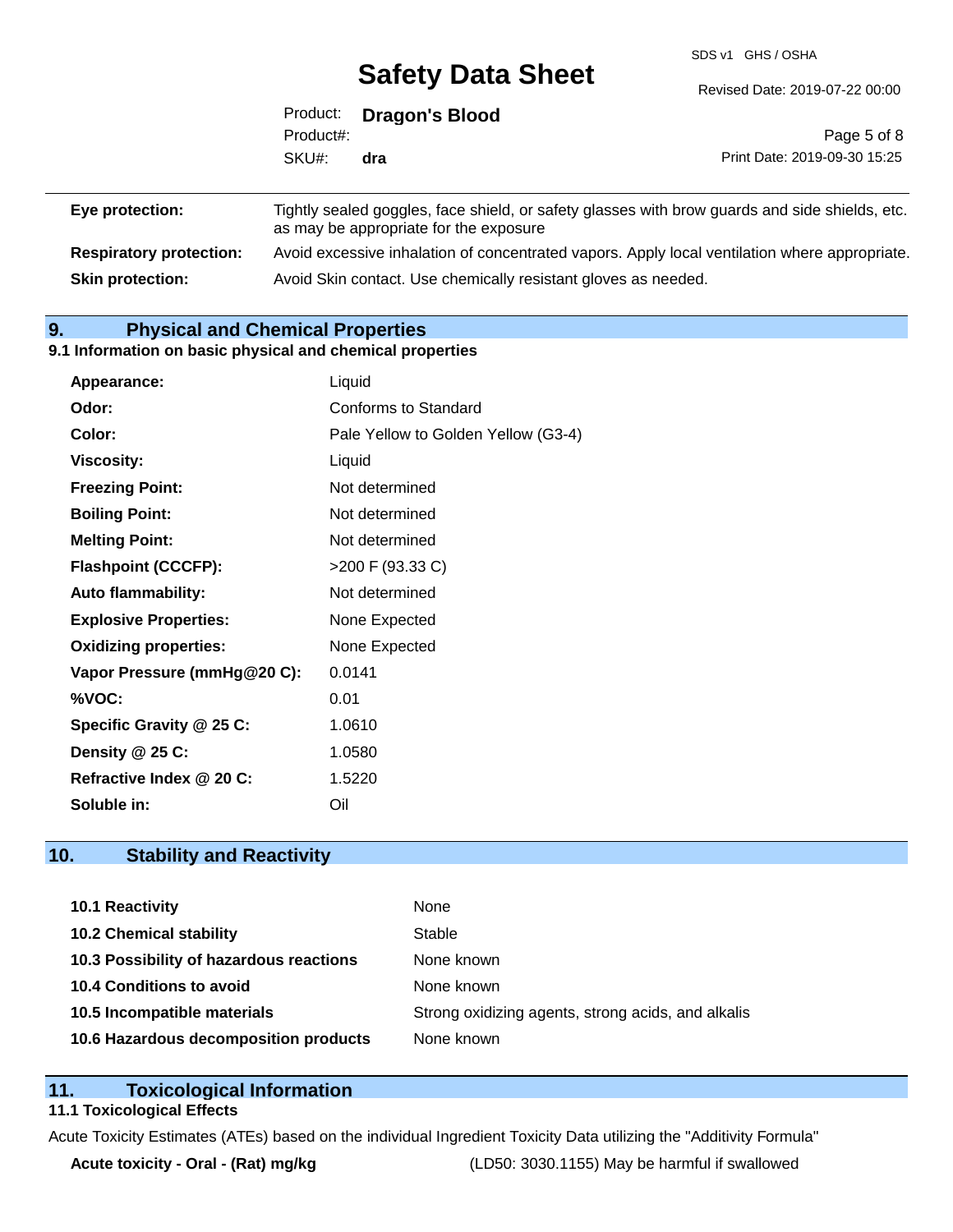SDS v1 GHS / OSHA

Revised Date: 2019-07-22 00:00

Product: **Dragon's Blood** SKU#: Product#: **dra**

Page 6 of 8 Print Date: 2019-09-30 15:25

| Acute toxicity - Dermal - (Rabbit) mg/kg           | (LD50: 4315.2251) May be harmful in contact with skin    |
|----------------------------------------------------|----------------------------------------------------------|
| Acute toxicity - Inhalation - (Rat) mg/L/4hr       | (LD50: 26.7441) May be harmful if inhaled                |
| <b>Skin corrosion / irritation</b>                 | May be harmful if inhaled                                |
| Serious eye damage / irritation                    | Causes serious eye irritation                            |
| <b>Respiratory sensitization</b>                   | Not classified - the classification criteria are not met |
| <b>Skin sensitization</b>                          | May cause an allergic skin reaction                      |
| <b>Germ cell mutagenicity</b>                      | Not classified - the classification criteria are not met |
| Carcinogenicity                                    | Not classified - the classification criteria are not met |
| <b>Reproductive toxicity</b>                       | Not classified - the classification criteria are not met |
| Specific target organ toxicity - single exposure   | Not classified - the classification criteria are not met |
| Specific target organ toxicity - repeated exposure | Not classified - the classification criteria are not met |
| <b>Aspiration hazard</b>                           | Not classified - the classification criteria are not met |
|                                                    |                                                          |
|                                                    |                                                          |
| 12.<br><b>Ecological Information</b>               |                                                          |
| 12.1 Toxicity                                      |                                                          |
| <b>Acute acquatic toxicity</b>                     | Toxic to aquatic life                                    |
| <b>Chronic acquatic toxicity</b>                   | Harmful to aquatic life with long lasting effects        |
| <b>Toxicity Data on soil</b>                       | no data available                                        |
| <b>Toxicity on other organisms</b>                 | no data available                                        |
|                                                    |                                                          |
| 12.2 Persistence and degradability                 | no data available                                        |
| 12.3 Bioaccumulative potential                     | no data available                                        |
| 12.4 Mobility in soil                              | no data available                                        |
| 12.5 Other adverse effects                         | no data available                                        |

### **13. Disposal Conditions**

#### **13.1 Waste treatment methods**

Do not allow product to reach sewage systems. Dispose of in accordance with all local and national regulations. Send to a licensed waste management company.The product should not be allowed to enter drains, water courses or the soil. Do not contaminate ponds, waterways or ditches with chemical or used container.

### **14. Transport Information**

**Marine Pollutant** No Chemicals NOI Chemicals NOI

**Regulator Class Pack Group Sub Risk UN-nr. U.S. DOT (Non-Bulk)** Not Regulated - Not Dangerous Goods

**ADR/RID (International Road/Rail)** Not Regulated - Not Dangerous Goods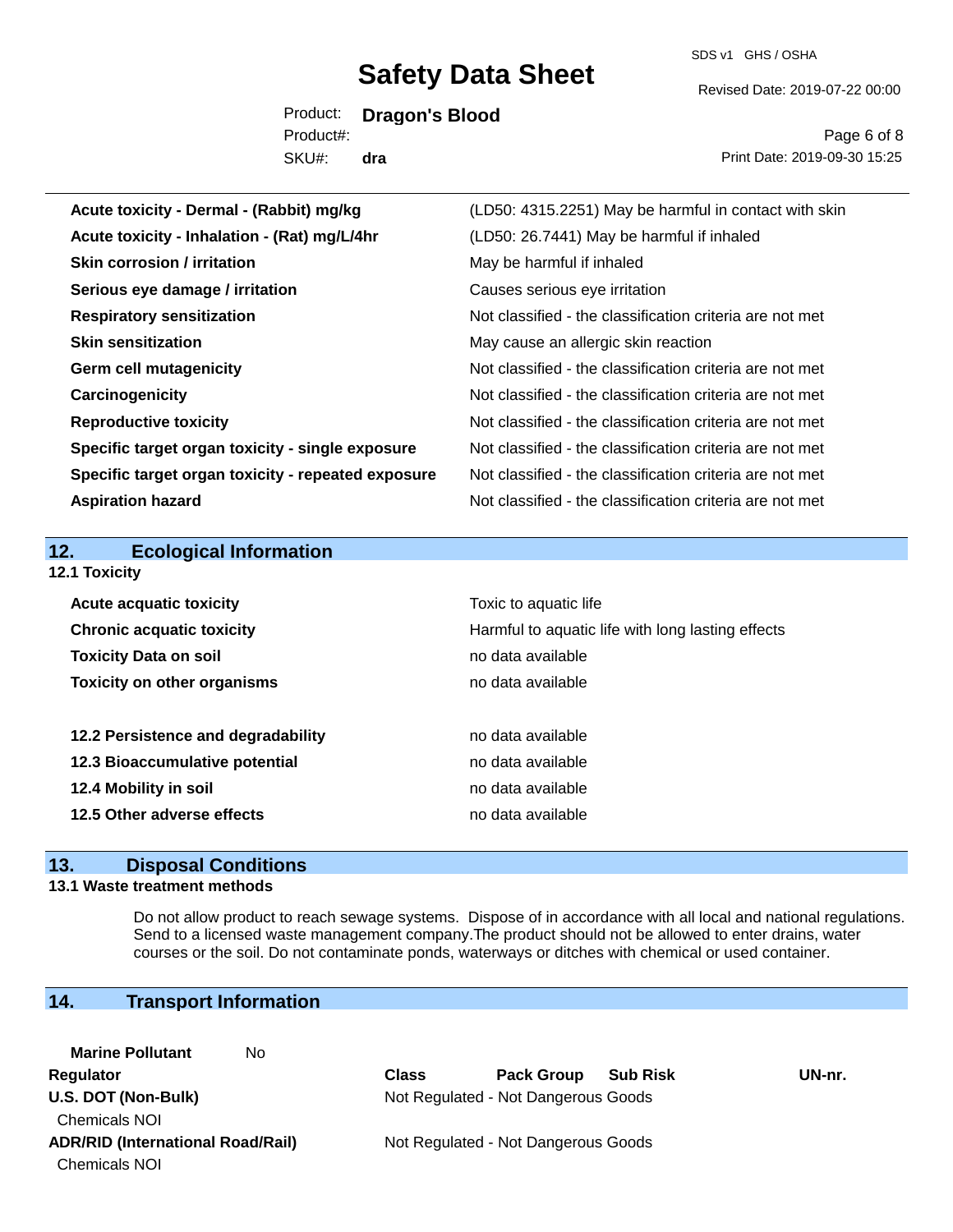SDS v1 GHS / OSHA

Revised Date: 2019-07-22 00:00

| Product:  | <b>Dragon's Blood</b> |  |
|-----------|-----------------------|--|
| Product#: |                       |  |

SKU#: **dra**

Page 7 of 8 Print Date: 2019-09-30 15:25

| <b>IATA (Air Cargo)</b>                   |                               |                             | Not Regulated - Not Dangerous Goods                          |
|-------------------------------------------|-------------------------------|-----------------------------|--------------------------------------------------------------|
| <b>Chemicals NOI</b>                      |                               |                             |                                                              |
| IMDG (Sea)                                |                               |                             | Not Regulated - Not Dangerous Goods                          |
| <b>Chemicals NOI</b>                      |                               |                             |                                                              |
|                                           |                               |                             |                                                              |
| 15.                                       | <b>Regulatory Information</b> |                             |                                                              |
| <b>U.S. Federal Regulations</b>           |                               |                             |                                                              |
| <b>TSCA (Toxic Substance Control Act)</b> |                               |                             | All components of the substance/mixture are listed or exempt |
| 40 CFR(EPCRA, SARA, CERCLA and CAA)       |                               |                             | This product contains the following components:              |
| 84-66-2                                   | 201-550-6 20 - 30 %           |                             | Diethyl phthalate                                            |
| <b>U.S. State Regulations</b>             |                               |                             |                                                              |
| <b>California Proposition 65 Warning</b>  |                               |                             | This product contains the following components:              |
| 94-59-7                                   |                               | 202-345-4 0.01 - 0.1%       | Safrole (Natural Source)                                     |
| $93 - 15 - 2$                             |                               | $202 - 223 - 0 \leq 30$ ppm | Methyl Eugenol (Natural Source)                              |
| <b>Canadian Regulations</b>               |                               |                             |                                                              |
| <b>DSL</b>                                |                               |                             | 100.00% of the components are listed or exempt.              |
| 16.                                       | <b>Other Information</b>      |                             |                                                              |

#### **GHS H-Statements referred to under section 3 and not listed in section 2**

| H227 : Combustible liquid                      | H302 : Harmful if swallowed                            |
|------------------------------------------------|--------------------------------------------------------|
| H312 : Harmful in contact with skin            | H315 : Causes skin irritation                          |
| H317 : May cause an allergic skin reaction     | H318 : Causes serious eye damage                       |
| H320 : Causes eye irritation                   | H400 : Very Toxic to aquatic life                      |
| H402 : Harmful to aquatic life                 | H411 : Toxic to aquatic life with long lasting effects |
| <b>Total Fractional Values</b>                 |                                                        |
| (TFV) Risk                                     | (TFV) Risk                                             |
| (186.96) Acute Toxicity Inhalation, Category 5 | (10.98) Aquatic Chronic Toxicity, Category 3           |
| (10.50) Sensitization, Skin, Category 1A       | (9.59) Aquatic Acute Toxicity, Category 2              |
| (4.40) Sensitization, Skin, Category 1B        | (3.66) Skin Corrosion/Irritation, Category 3           |
| (2.42) Eye Damage/Eye Irritation, Category 2A  | (1.95) Aquatic Chronic Toxicity, Category 4            |
| (1.65) Acute Toxicity Oral, Category 5         | (1.23) Sensitization, Skin, Category 1                 |
| (1.16) Acute Toxicity Dermal, Category 5       |                                                        |
|                                                |                                                        |

#### Remarks

This safety data sheet is based on the properties of the material known to Wellington Fragrance at the time the data sheet was issued. The safety data sheet is intended to provide information for a health and safety assessment of the material and the circumstances, under which it is packaged, stored or applied in the workplace. For such a safety assessment Wellington Fragrance holds no responsibility. This document is not intended for quality assurance purposes.